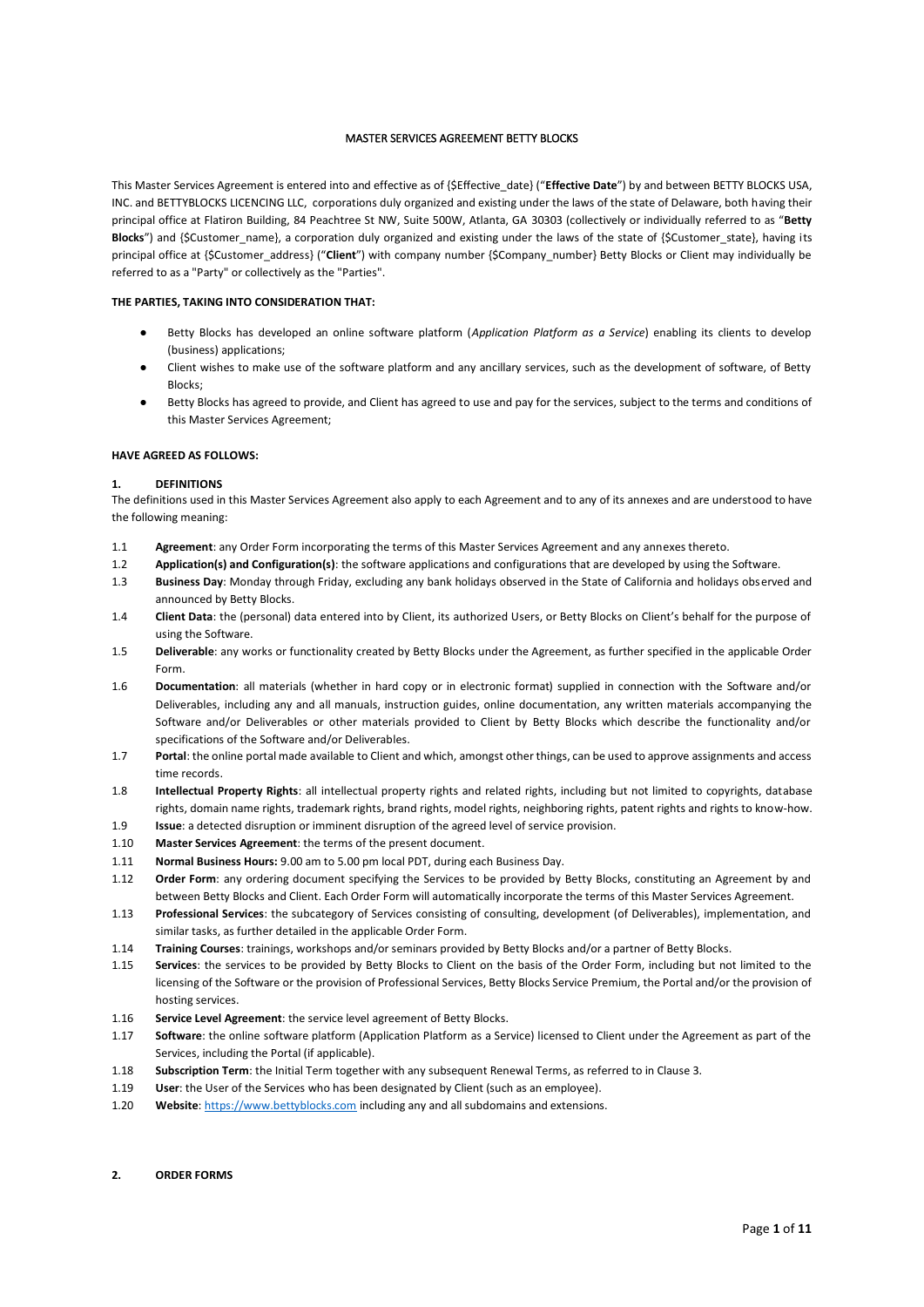- 2.1 **Order Forms.** The Parties shall conclude Order Forms on the basis of which Betty Blocks shall perform Services for Client. The Order Forms are inextricably linked to and are supplemented by the provisions in this Master Services Agreement. The signing of this Master Services Agreement alone, in the absence of a signed Order Form, shall not create any obligation of Betty Blocks to provide any Services to Client or entitle Client to any rights whatsoever. Signed Order Forms shall only create obligations for the Betty Blocks entity signing the Order Form. For the avoidance of doubt, Betty Blocks entities that not signed an Order Form are not jointly and severally liable for any acts and omissions of the Betty Blocks entity that signed the Order Form. Any other (general) terms and conditions of Client shall expressly not be applicable.
- 2.2 **Order of Priority.** The following order of priority shall apply in the event of inconsistencies between the applicable documents:
	- i) the Order Form;
	- ii) this Master Services Agreement;
	- iii) the Data Processing Agreement (Annex A);
	- iv) the Service Level Agreement (Annex B);
	- v) the Betty Blocks price list (Annex C);
	- vi) any other annexes, in numerical order.
- 2.3 **Additional Services.** If Client wishes to purchase additional Services, Client shall notify Betty Blocks in writing. Betty Blocks shall evaluate such request for additional Services and respond to Client with approval or rejection of the request. Where Betty Blocks approves the request, Betty Blocks shall promptly provide the Services to Client. If Betty Blocks approves Client's request to purchase additional Services, Client shall pay to Betty Blocks the relevant fees for such additional Services in accordance with Clause 16. The additional Services will be provided under the terms and conditions of this Master Services Agreement and any other terms and conditions as specified in the Order Form.
- 2.4 **Interpretation.** Clause and paragraph headings shall not affect the interpretation of the Master Services Agreement. Unless the context requires otherwise, words in the singular shall include the plural and in the plural shall include the singular.

#### **3. TERM AND TERMINATION**

- 3.1 **Term.** The term of the Agreement shall commence from the date stated in the Order Form and for the period defined in the Order Form ("**Initial Term**"). If the Initial Term is not specified in the Order Form, the Initial Term shall be deemed to have a duration of twelve (12) calendar months.
- 3.2 **Automatic Renewal.** Upon expiration of the Initial Term, the term of the Agreement shall automatically renew for additional successive terms of the same duration as the Initial Term ("**Renewal Term**"), unless either Party gives the other Party written notice of non-renewal at least sixty (60) calendar days prior to the beginning of the Renewal Term. Such Renewal Terms shall be under the terms and conditions of the Initial Term, unless Betty Blocks has provided written notice to Client of any amended terms and conditions and/or a pricing increase at least ninety (90) calendar days prior to the beginning of the Renewal Term. In such event, the amended terms and conditions and/or the pricing increase shall apply to the Renewal Term.
- 3.3 **Termination for cause.** Without affecting any other right to remedy available to it, Betty Blocks may terminate the Agreement with immediate effect by giving written notice to Client if Client takes any step or action in connection with its entering administration, provisional liquidation or any composition or arrangement with its creditors (other than in relation to a solvent restructuring), being wound up (whether voluntarily or by order of the court, unless for the purpose of a solvent restructuring), having a receiver appointed to any of its assets or ceasing to carry on business or, if the step or action is taken in another jurisdiction, in connection with any analogous procedure in the relevant jurisdiction.
- 3.4 **Termination of the Master Services Agreement.** The Master Service Agreement is entered into from the Effective Date and will be deemed terminated if and when the last Agreement in place has been terminated effectively and may not be terminated in the interim, unless the Parties mutually agree otherwise or as otherwise set forth this Master Services Agreement.
- 3.5 **Copy of Client Data.** Thirty (30) Business Days after the termination or expiration of the Agreement, for whatever reason, Betty Blocks is entitled to delete or destroy all copies of Client Data, unless agreed otherwise in writing. During the thirty (30) Business Days, Client may request a copy of every MySQL database filled with Client Data. Betty Blocks will not charge any additional costs to Client in providing the copy.
- 3.6 **Surviving provisions.** The provisions of the Agreement which, by their nature and content, are intended, expressly or impliedly, to continue to have effect notwithstanding the completion, rescission, termination or expiration of the Agreement shall survive and continue to bind the Parties, and shall in any event include Clauses 19, 20, 21 and 28.

#### **4. LICENSE GRANT**

- 4.1 **License scope.** In consideration of the fees as specified in the Order Form and if and insofar agreed between the Parties in the Order Form, Betty Blocks grants Client a non-exclusive, non-transferable license for the use of the Software for the duration of the Subscription Term and in accordance with the volumes (e.g. number of actions, models, pages and/or web services), storage capacities and limitations specified in the Order Form ("**License Scope**"). The license shall become effective from the time of the conclusion of the Order Form, unless agreed otherwise. The rights provided under this Clause 4 are granted to Client only, and shall not be considered granted to any subsidiary or holding company of Client, unless expressly agreed otherwise. Client is not entitled to receive the source code of the Software. As part of the Services, Client shall also have access to the customer portal at [my.bettyblocks.com.](https://l.bettyblocks.com/login?service=https%3A%2F%2Fmy.bettyblocks.com%2F&uuid=95c73be26cc742b19cb590a449f2afab)
- 4.2 **Non-permitted use.** Notwithstanding anything stated to the contrary in the Agreement, Client is expressly not permitted:
	- i) to reverse-engineer the source code of the Software or to decompile the Software, unless such is allowed pursuant to a mandatory legal provision which may not be lawfully derogated from;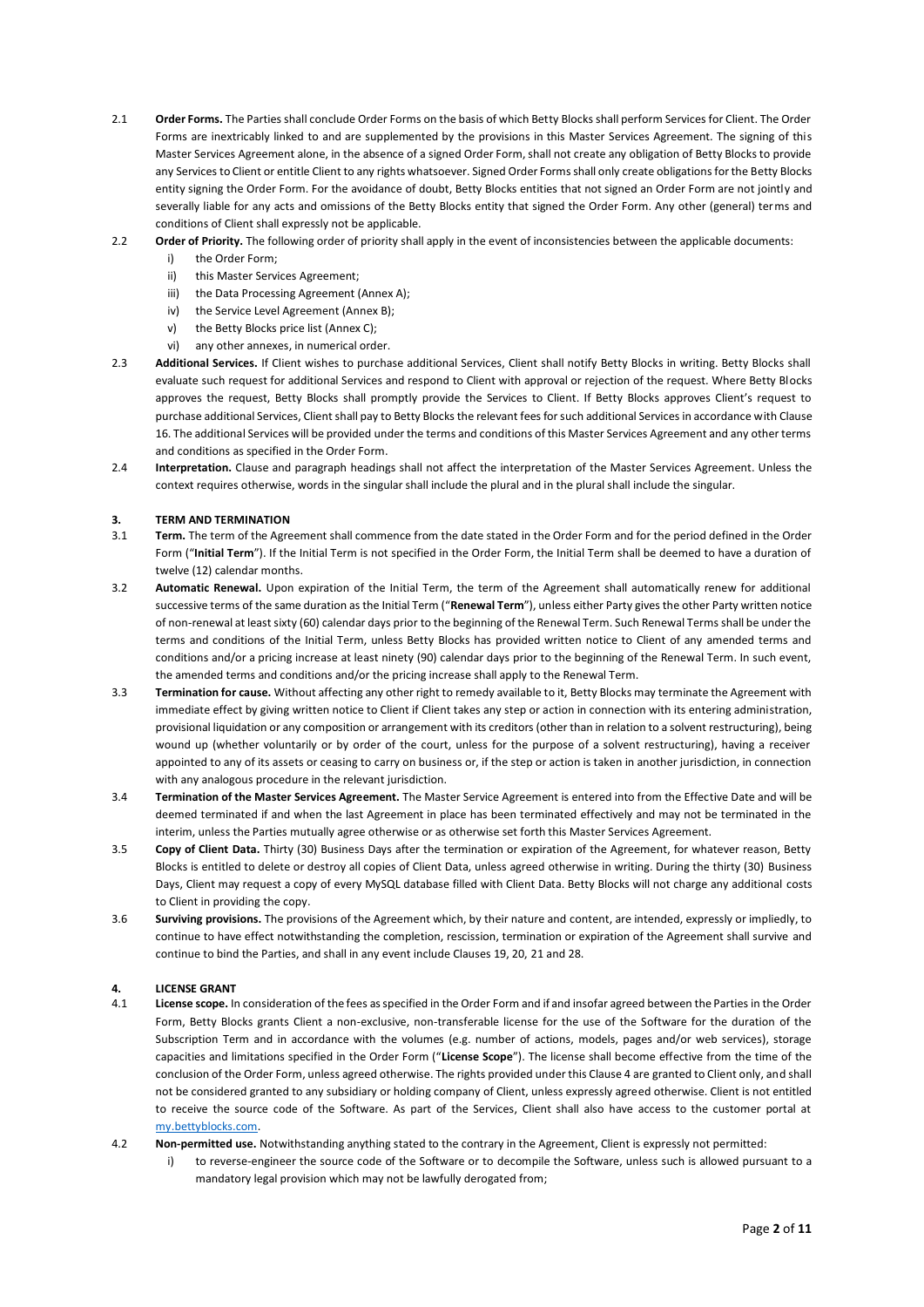- ii) to make changes to or modify the Software, unless such is allowed pursuant to a mandatory legal provision which may not be lawfully derogated from or with prior written approval of Betty Blocks;
- iii) to remove or render illegible indications of Betty Blocks and/or its licensors as Party entitled to the Software or parts thereof; or
- iv) access all or any part of the Software and Documentation in order to build a product or service which competes with the Software.
- 4.3 **Public disclosure.** Client authorizes Betty Blocks to publicly disclose that Client is using the Services and Betty Blocks may use Client's name and logo in any promotional materials, including but not limited to its website and in press releases.
- 4.4 **Exceeding License Scope.** In the event that Client exceeds or is likely to exceed the License Scope as specified in the Order Form, Betty Blocks is entitled to charge Client for any use beyond the agreed upon License Scope by charging Client the corresponding fees in accordance with the Betty Blocks price list (Annex C), which fees will be added to the monthly payable fees. Betty Blocks will notify Client if Client has exceeded or is likely to exceed the License Scope. In the event that the Order Form does not include any License Scope but only pricing for the Software, the License Scope will be determined on the basis of the applicable Betty Blocks price list (Annex C).
- 4.5 **Deliverables.** If, in the course of rendering Professional Services, Betty Blocks creates and delivers to Client any Deliverables, Betty Blocks and its suppliers retain ownership of and all Intellectual Property Rights to the Deliverables, unless the Parties have expressly agreed otherwise in writing by means of a signed instrument, which instrument only applies to the Deliverables referred to in the instrument. Betty Blocks grants Client the non-exclusive, non-transferable right to use the Deliverables on the same terms and conditions under which Betty Blocks grants Client the right to use the Software. Betty Blocks may provide similar services or Deliverables to other clients as long as Betty Blocks does not infringe Client's Intellectual Property Rights.

# **5. TRIAL VERSION**

- 5.1 **Trial Version.** Before entering into an Agreement for the use of the Software, Client may make use of a trial version of the Software ("**Trial Version**"). Access to the Trial Version can be requested via the Website and/or by means of executing an Order Form. The Trial Version is subject to the terms and conditions of this Master Services Agreement and any additional terms and conditions indicated on the Website or the Order Form (as the case may be). In the event of a conflict between the provisions of this Master Services Agreement and the terms and conditions indicated on the Website, the latter shall prevail.
- 5.2 **Termination.** The Trial Version shall be deemed terminated (1) at the end date of the Trial Version or (2) at the moment the Parties have entered into an Agreement for the Software, whichever occurs earlier.
- 5.3 **Consequences of termination.** Upon the expiration or termination of the Trial Version, Betty Blocks shall take all applications created by Client offline and Client Data will remain available for a maximum period of twenty (20) Business Days, unless agreed otherwise in writing.
- 5.4 **NO WARRANTY.** CLIENT EXPRESSLY ACKNOWLEDGES AND AGREES THAT THE TRIAL VERSION IS PROVIDED WITHOUT ANY WARRANTY ON AN "AS IS" AND "AS AVAILABLE" BASIS. BETTY BLOCKS SHALL HAVE NO INDEMNIFICATION OBLIGATIONS NOR LIABILITY OF ANY TYPE IN RELATION TO THE TRIAL VERSION UNLESS SUCH EXCLUSION OF LIABILITY WOULD BE ENFORCEABLE UNDER APPLICABLE LAW. IN THIS EVENT, BETTY BLOCKS'S LIABILITY WITH RESPECT TO THE TRIAL VERSION SHALL NOT EXCEED USD 1,000.00.

#### **6. RIGHTS AND OBLIGATIONS OF THE PARTIES**

- 6.1 **Provision of Services.** Betty Blocks shall provide the Services as specified in the Order Form subject to the terms of this Master Services Agreement. Betty Blocks undertakes that the Services will be performed substantially in accordance with the Documentation exercising reasonable skill and care. Betty Blocks shall use reasonable endeavors to meet any performance dates specified in the Order Form, but any such dates shall be estimates only and time for performance by Betty Blocks shall not be of the essence.
- 6.2 **Deliverables.** To the extent agreed in the Order Form, Betty Blocks shall use reasonable endeavors to deliver the Deliverables to the Client in accordance with Clause 10.
- 6.3 **Obligations of Client.** Client shall:
	- i) provide all necessary co-operation in connection with the Agreement in a timely and efficient manner. In the event of any delays in Client's provision of such assistance as agreed by the Parties, Betty Blocks may adjust any agreed timetable or delivery schedule as reasonably necessary;
	- ii) provide all necessary access to such information as may be required by Betty Blocks in order to provide the Services, including but not limited to Client Data, security access information and configuration services, and guarantees the accuracy, completeness and consistency of this information;
	- iii) comply with all applicable laws and regulations with respect to its activities under the Agreement;
	- iv) obtain and shall maintain all necessary licenses, consents, and permissions necessary for Betty Blocks to perform its obligations under the Agreement; and
	- v) ensure that its network and systems comply with the relevant specifications provided by Betty Blocks from time to time.
- 6.4 **Third-party software.** In developing Deliverables, Betty Blocks has the right to use third-party software and components, including open source software. Client is responsible for ensuring proper compliance with the relevant third-party licenses when using the Deliverables.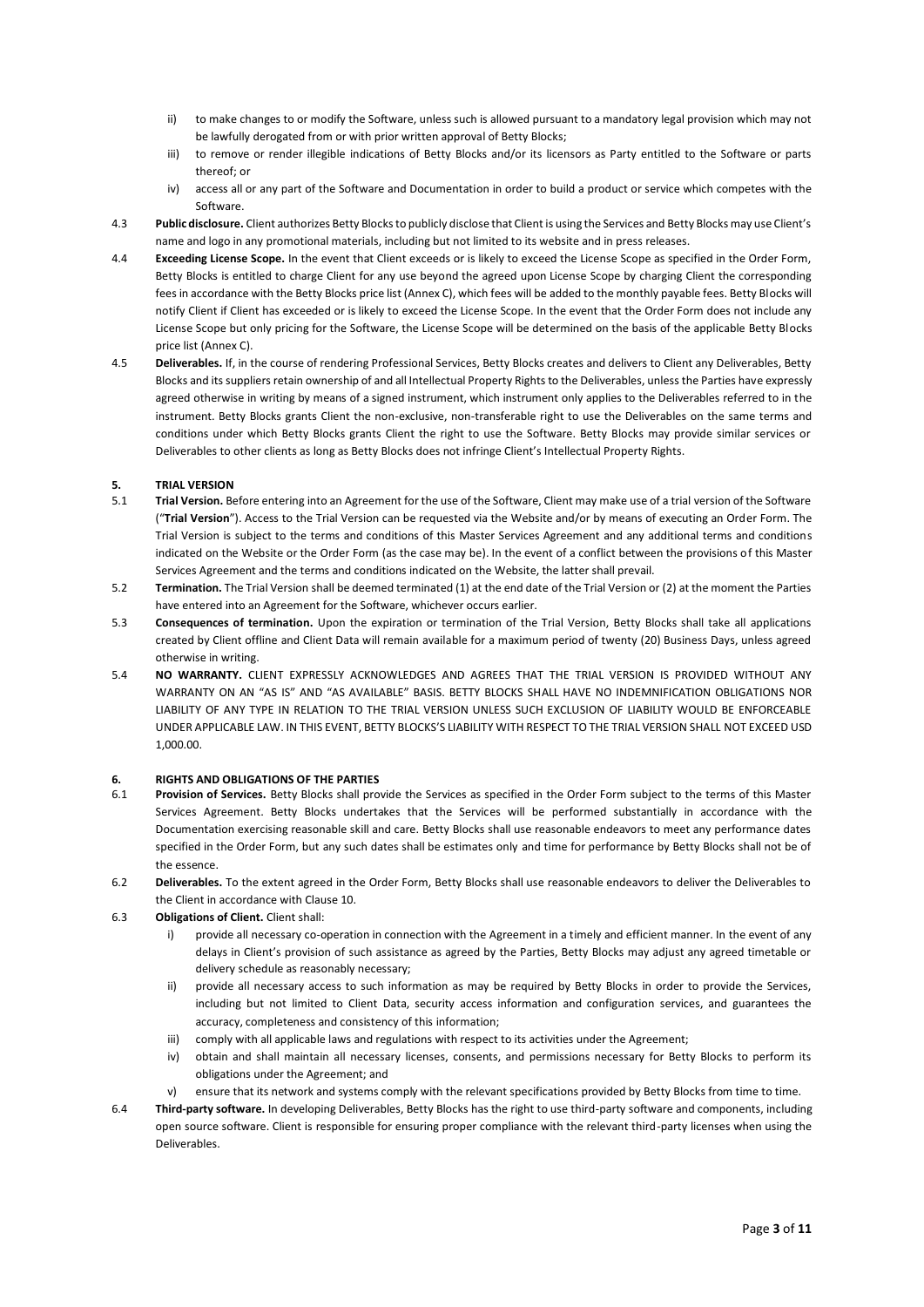- 6.5 **Non-compliance.** In the event Client does not comply with its obligations under the Agreement, Betty Blocks shall, without prejudice to its other rights and remedies, in any event be entitled to suspend the execution of the Agreement, or to wholly or partially dissolve the Agreement. The foregoing shall also apply in the event of late payment by Client.
- 6.6 **Contractors.** Betty Blocks may use contractors, resellers and/or suppliers ("**Contractors**") to fulfil its obligations under the Master Services Agreement and/or an Agreement. In such event, Betty Blocks will ensure that Contractors are bound to confidentiality obligations consistent with this Master Services Agreement. Unless Client enters into an agreement with Contractor himself, Betty Blocks will be responsible for the acts and omissions of Contractor to the same extent as Betty Blocks would be liable if it had provided the Services at issue directly to Client.
- 6.7 **Conformance**. The undertaking set out in Clause 6.1 shall not apply to the extent of any non-conformance which is caused by use of the Services contrary to Betty Blocks's instructions, or modification or alteration of the Services by any party other than Betty Blocks or Betty Blocks's duly authorized Contractors or agents. If the Services do not conform with the foregoing undertaking, Betty Blocks will, at its expense, use all reasonable commercial endeavors to correct any such non-conformance promptly, or provide Client with an alternative means of accomplishing the desired performance. Such correction or substitution constitutes Client's sole and exclusive remedy for any breach of the undertaking set out in Clause 6.1. Notwithstanding the foregoing, Betty Blocks:
	- i) does not warrant that Client's use of the Services will be uninterrupted or error-free; or that the Services, Documentation and/or the information obtained by Client through the Services will meet Client's requirements; and
	- ii) is not responsible for any delays, delivery failures, or any other loss or damage resulting from the transfer of data over communications networks and facilities, including the internet, and Client acknowledges that the Services and Documentation may be subject to limitations, delays and other problems inherent in the use of such communications facilities.
- 6.8 **No exclusivity.** The Agreement shall not prevent Betty Blocks from entering into similar agreements with third parties, or from independently developing, using, selling or licensing documentation, products and/or services which are similar to those provided under the Agreement.
- 6.9 **Betty Blocks's warranty**. Betty Blocks warrants that it has and will maintain all necessary licenses, consents, and permissions necessary for the performance of its obligations under the Agreement.
- 6.10 **Disclaimer of warranty**. TO THE MAXIMUM EXTENT PERMITTED BY LAW, THE SOLE AND EXCLUSIVE WARRANTIES AND WARRANTY REMEDIES ARE SET FORTH IN THE AGREEMENT. THERE ARE NO WARRANTIES OF MERCHANTABILITY OR FITNESS FOR A PARTICULAR PURPOSE. THERE ARE NO OTHER WARRANTIES OR WARRANTY REMEDIES, ORAL OR WRITTEN, EXPRESS OR IMPLIED. BETTY BLOCKS DOES NOT WARRANT THAT ANY DELIVERABLE OR OTHER PART OF ITS SERVICES WILL (I) YIELD ANY PARTICULAR BUSINESS OR FINANCIAL RESULTS; (II) BE FREE FROM ALL BUGS AND ERRORS; OR (III) OPERATE WITHOUT INTERRUPTION, OR THAT DATA, REPORTS OR ANALYSIS WILL BE TOTALLY ACCURATE.

# **7. ACCEPTABLE USE OF THE SERVICES AND THE SOFTWARE**

- 7.1 **Usage restrictions.** Client shall not access, store, distribute or transmit any material during the course of its use of the Services that:
	- i) is libelous, defamatory, insulting, racist or discriminating, or incites hate;
	- ii) infringes third-party rights, in any case including but not limited to Intellectual Property Rights;
	- iii) violates the privacy of third parties, in any case including but not limited to distributing third-party personal data without permission or necessity, or repeatedly harassing third parties by providing them with unsolicited communications;
	- iv) contains hyperlinks, torrents or similar information of which Client is aware or should be aware that it refers to material that infringes third-party rights;
	- v) is otherwise illegal or causes damage or injury to any person or property.
- 7.2 **Further restrictions.** Client will refrain from obstructing other clients or Internet users or inflicting damage to the Services. Client is prohibited from starting up processes or programs via the Services or otherwise of which Client is aware or can reasonably assume that these will obstruct or inflict damage on Betty Blocks, other clients or Internet users.
- 7.3 **User names and passwords.** Without the agreement of Betty Blocks, Client is prohibited from making available to third parties any user names and passwords made available by Betty Blocks. Betty Blocks is not liable for the consequences of the loss of user names and passwords.
- 7.4 **Client's responsibilities.** Client will be responsible for the activities of anyone who Client allows to use the Software. Client is also responsible for ensuring that its authorized Users comply with the Agreement with respect to the use of the Software. Client shall use all reasonable endeavors to prevent any unauthorized access to, or use of, the Software and, in the event of any such unauthorized access or use, promptly notify Betty Blocks.
- 7.5 **Disabling access to the Software.** Betty Blocks reserves the right (but has no obligation thereto), without liability or prejudice to its other rights to Client, to disable Client's and/or the authorized Users' access to the Software if Client breaches the provisions of this Clause 7.
- 7.6 **Fair use policy.** Betty Blocks has a fair use policy in relation to accessing and using the Services. For the purpose of this fair use policy, Client may not vary from the average in a disproportionate manner, having regard to the amount of CPU power, data storage and data traffic used by Client. In such event, Betty Blocks is entitled to temporarily limit or restrict access to the Services and/or require that Client will purchase additional Services, such as extra storage capacity.

#### **8. AVAILABILITY, MAINTENANCE AND SUPPORT**

8.1 **Availability.** Betty Blocks will use reasonable endeavors to realize the uninterrupted availability of its systems, network and Software, but offers no guarantees in this regard unless otherwise agreed by means of a Service Level Agreement. Betty Blocks also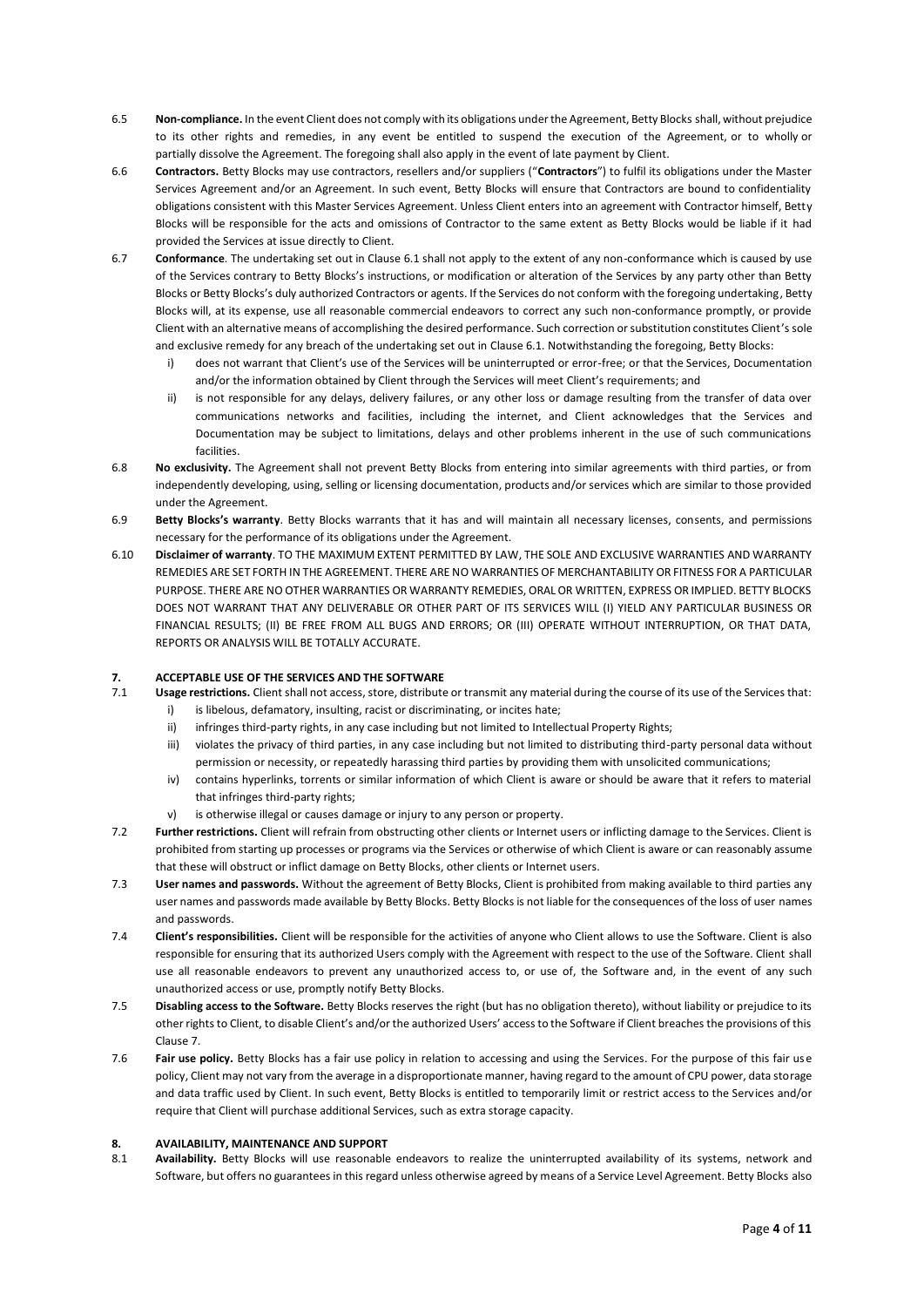makes no promises or guarantees as to security, availability and integrity of data transfers while making use of the Software, unless it explicitly states otherwise.

- 8.2 **Maintenance.** Betty Blocks regularly carries out maintenance, adjustments or improvements of the systems, Software, networks of parts thereof which could lead to unavailability of the Software. Should maintenance, adjustments or improvements require a reduced or total unavailability of the Software, then Betty Blocks will attempt to carry out such maintenance as much as possible outside Normal Business Hours or during non-Business Days and will endeavor to notify Client in advance of the scheduled maintenance. However, Betty Blocks is in no case liable to compensate any damage arising in connection with such maintenance. If Betty Blocks considers that there is a danger to the functioning of its systems, network or Software, Betty Blocks will have the right to implement all measures it considers reasonably necessary to avert or prevent this danger. Since the Software is provided over the public internet, Client is itself responsible for acquiring appropriate internet access and suitable anti-virus protection and the like. Betty Blocks accepts no liability in this regard.
- 8.3 **Access to third-party software.** If Client makes use of services of third parties in connection with the Software, such as Amazon Web Services or Microsoft Azure, Client shall make sure that Betty Blocks has access to the required accounts and settings in order for Betty Blocks to provide maintenance and support. Client acknowledges and agrees that without the foregoing access, Betty Blocks cannot provide maintenance and support.
- 8.4 **Updates.** Betty Blocks shall release updates to the Software that address bugs or add new features. Betty Blocks shall make such updates available to Client as soon as practicable.

#### **9. CLIENT DATA**

- 9.1 **Client's data.** Client shall own all right, title and interest in and to all Client Data and shall have sole responsibility for the legality, reliability, integrity, accuracy and quality of Client Data. Betty Blocks receives a limited license to Client Data for the purpose of providing the Services, including any and all future aspects thereof.
- 9.2 **Personal data.** To the extent that Client Data contain personal data within the meaning of applicable data protection law, Betty Blocks acts as processor and Client as controller within the meaning of applicable data protection law. The Data Processing Agreement set forth in Annex A shall govern such processing. In the event Client is a processor, Betty Blocks shall be deemed a subprocessor.
- 9.3 **Back-ups.** Betty Blocks will make a back-up of Client Data every day. Each back-up remains available for a period of thirty (30) calendar days. The time at which the back-up will be created will be determined by Betty Blocks, unless expressly indicated to the contrary in the Agreement.
- 9.4 **Loss of Client Data.** In the event of any loss or damage to Client Data, Client's sole and exclusive remedy shall be for Betty Blocks to use reasonable commercial endeavors to restore the lost or damaged Client Data from the latest back-up of such Client Data maintained by Betty Blocks. Betty Blocks shall not be responsible for any loss, destruction, alteration or disclosure of Client Data caused by any third party (except those third parties sub-contracted by Betty Blocks).

#### **10. ACCEPTANCE TESTING**

- 10.1 **Software development.** The provisions of the Clauses 10.2 up to and including 10.6 only apply if it has been agreed in the Order Form that Betty Blocks will perform Professional Services consisting of software development, and only to the extent that acceptance testing has been agreed in such Order Form. If acceptance testing has not been agreed, Client shall accept the Deliverable in the state that it is in when delivered (on an "as is" and "as available" basis), therefore including all visible and invisible errors and defects.
- 10.2 **Testing environment.** Prior to the delivery of each Deliverable, Client will be able to test such Deliverable in a testing environment. Betty Blocks will provide Client access to this testing environment by sending a location (URL) and, if necessary, login details. Access to the testing environment is strictly tied to Client. Client is not allowed to gain third parties access to this testing environment by sending the location (URL) and/or the login details to any third party, unless expressly indicated to the contrary in the Agreement. Client is aware that the testing environment is not suitable for production purposes, in whatever form. Client is not allowed to use the testing environment for such purposes. Betty Blocks gives no guarantees regarding the availability, completeness and correct operation of the testing environment. Betty Blocks, however, is aware that the availability of the testing environment is necessary for delivery of the Deliverables. Therefore, Betty Blocks will endeavor to keep the testing environment available.
- 10.3 **Deliverable.** After the Deliverable has been tested, Betty Blocks will deliver the Deliverable when, in Betty Blocks's professional opinion, the Deliverable substantially satisfies the applicable functional or technical requirements.
- 10.4 **Evaluating Deliverables.** Client must, within seven (7) days after delivery, evaluate the Deliverable and either approve or reject it. The Deliverable will be deemed accepted if:
	- i) Client approves the Deliverable (in writing or digitally);
	- ii) Client commences operational use of the Deliverable, including but not limited to transferring the Deliverable to a production environment; or
	- iii) Client does not reject the Deliverable and/or has not requested a revision round within the aforesaid period.
- 10.5 **Rejecting Deliverables.** If Client wholly or partly rejects the Deliverable, Betty Blocks will use commercially reasonable endeavors to remove the reasons for rejection in a timely manner. Betty Blocks can achieve this by either revising the Deliverable in a next sprint, by refuting the reasons which form the basis of the rejection or by providing temporary solutions, such as program bypasses. Client may not refuse to accept a Deliverable because of the existence of minor errors (it being understood as errors that do not reasonably prevent the operational use of the Deliverable). Additionally, the Deliverable may not be rejected because of aspects that can only be assessed subjectively, including but not limited to aesthetic aspects of interfaces.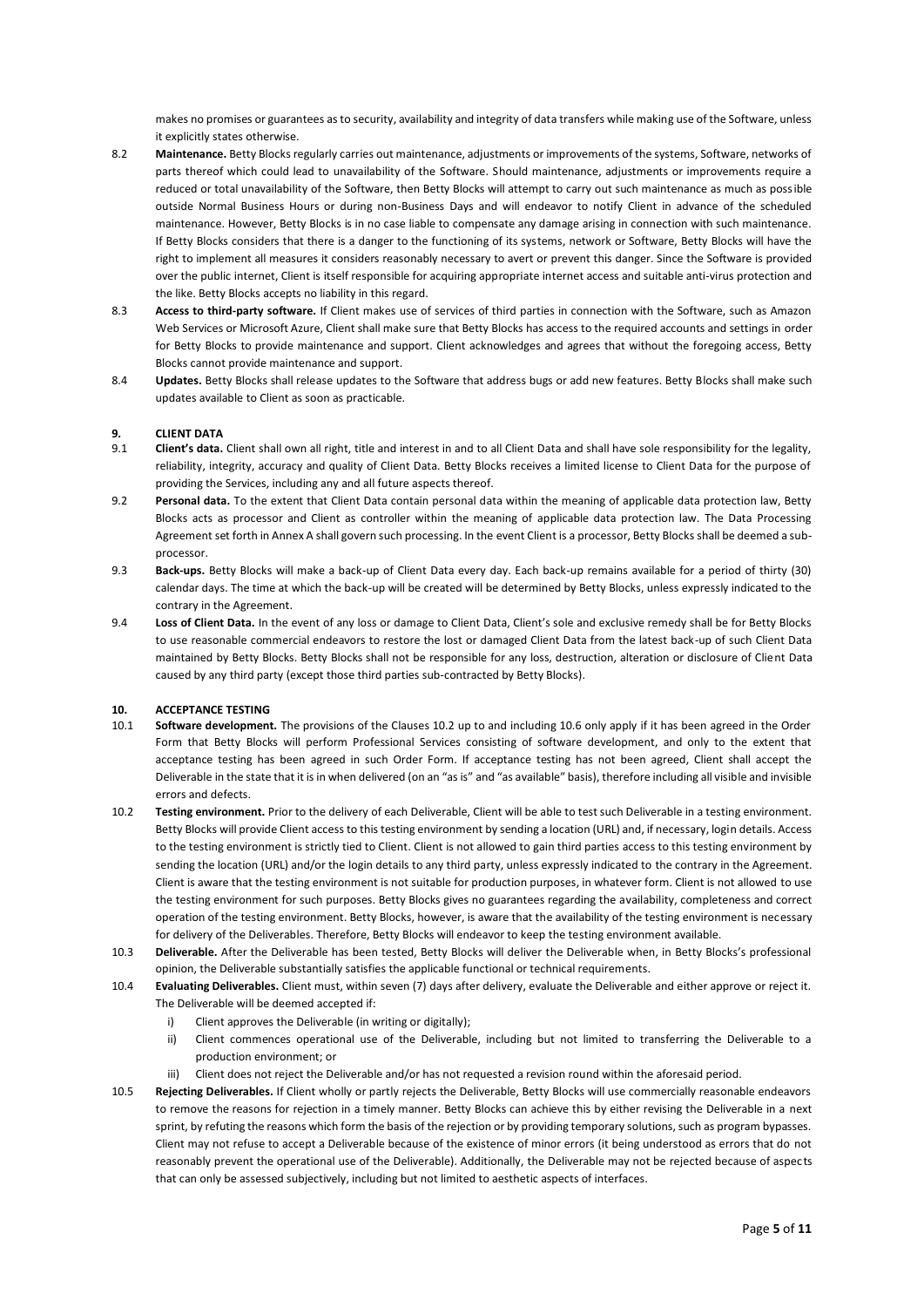10.6 **Rejected Deliverables.** Should any Deliverable fail to satisfy the applicable functional or technical requirements after the third resubmission of such Deliverable to Client, the Parties both agree to confer to engage in good faith discussions to resolve the matter. Not satisfying the acceptance testing does, however, not entitle Client to terminate or (partially) dissolve the Agreement.

# **11. BETTY BLOCKS SERVICE PREMIUM**

- 11.1 **Betty Blocks Service Premium.** Betty Blocks Service Premium is a Service where the hours are purchased in advance. The number of hours is determined upon commencement of the Agreement. The amount payable by Client for Betty Blocks Service Premium will be agreed in the Order Form. All additional hours will be charged to Client on the basis of subsequent calculation in accordance with Betty Blocks's standard hourly rates.
- 11.2 **Time records.** Betty Blocks keeps time records on the basis of good faith of the hours that it has spent on the Services (maintenance and additional work). The time spent is rounded to the nearest fifteen minutes. The time records as kept by Betty Blocks in the Portal serve as evidence of the hours spent, unless Client provides evidence to the contrary.
- 11.3 **Approving assignments.** Client is able to inspect the time records via the Portal and is required to approve each assignment. Betty Blocks will execute an assignment only after it has been approved by Client. Approval granted in the Portal is binding upon Client.
- 11.4 **No approval.** By means of derogation from Clause 11.3, Betty Blocks shall not be required to await Client's approval with respect to Issues:
	- i) that have a maximum estimated time of one (1) hour;
	- ii) all high and critical Issues; or
	- iii) preventative maintenance with a maximum of three (3) hours per quarter;
	- iv) research time not exceeding ninety (90) minutes.
- 11.5 **Combining Issues.** Betty Blocks has the option to combine Issues. The combination of Issues is referred to as a "milestone". The hours required for a milestone, are submitted to Client for approval (by e-mail or via the Portal). Betty Blocks will start working on the milestone upon receipt of approval, and Betty Blocks has permission to charge an extra 10% at the most, calculated on the total number of approved hours.
- 11.6 **Advance invoicing.** Betty Blocks will invoice the amount payable for the Betty Blocks Service Premium in advance.
- 11.7 **Transferring hours.** Client is entitled to transfer a maximum of 20% of the hours that are not used under Betty Blocks Service Premium to a Renewal Term. All other remaining hours will be cancelled.
- 11.8 **No refund.** In the event either the Agreement or only Betty Blocks Service Premium is terminated, Client shall not be entitled to receive a refund of the hours that are not used.
- 11.9 **Outside scope.** The development of applications and software (Deliverables) falls outside the scope of Betty Blocks Service Premium.
- 11.10 **Maintenance activities.** For the duration of Betty Blocks Service Premium, Betty Blocks shall perform no other than the following maintenance activities on Client's behalf:
	- i) the correction of minor faults (bugs) detected in the software by Client which are reproducible;
	- ii) preventative maintenance.
- 11.11 **Activities under Betty Blocks Service Premium.** With respect to (but not limited to) the following activities, Betty Blocks will determine whether they fall under the Betty Blocks Service Premium:
	- i) modifying the software if it is deemed necessary due to amended legislation;
	- ii) modifying the interfaces and protocols to enable Client to use the software in connection with other software, equipment and operating systems;
	- iii) installation and configuration of SSL certificates and domain names;
	- iv) repairing at Client's request damage in the software or data that is not attributable to Betty Blocks;
	- v) any other activities, at Betty Blocks's sole discretion.

#### **12. DOMAIN NAMES AND IP ADRESSES**

- 12.1 **Domain names and IP addresses.** If the Service consists, in full or in part, of Betty Blocks intermediating on behalf of Client for the acquisition of a domain name and/or IP address, the provisions in this clause also apply.
- 12.2 **Reimbursement.** Client must pay all costs associated with the application and/or registration in accordance with the agreed rates or, in the absence of agreed rates, Betty Blocks's usual rates.
- 12.3 **Registration authorities.** Application for, assignation of and the possible use of a domain name and/or IP address depend on and are subject to the applicable rules and regulations of the registration authorities concerned, including the Foundation for Internet Domain Registration in the Netherlands (Stichting Internet Domeinregistratie Nederland, SIDN) and European IP Networks (Réseaux IP Européens, RIPE). The authority concerned will decide on the assignation of any domain names and/or IP address. Betty Blocks only plays a mediatory role in the application process and cannot guarantee that any application will be accepted.
- 12.4 **Confirmation.** Client is informed exclusively of registration by the e-mail confirmation from Betty Blocks, which states that the requested domain name has been registered. An invoice for the costs of registration is not a confirmation of registration.
- 12.5 **Indemnification by Client.** Client indemnifies Betty Blocks against any and all loses connected with (the use of) a domain name on behalf of or by Client.
- 12.6 **Limited liability.** BETTY BLOCKS IS NOT LIABLE FOR THE LOSS BY CLIENT OF ITS RIGHT(S) TO A DOMAIN NAME OR FOR THE FACT THAT THE DOMAIN NAME HAS BEEN REQUESTED BY AND/OR ASSIGNED TO A THIRD PARTY IN THE INTERIM, EXCEPT IN THE CASE OF WILFUL MISCONDUCT OR DELIBERATE RECKLESSNESS ON THE PART OF BETTY BLOCKS'S MANAGEMENT.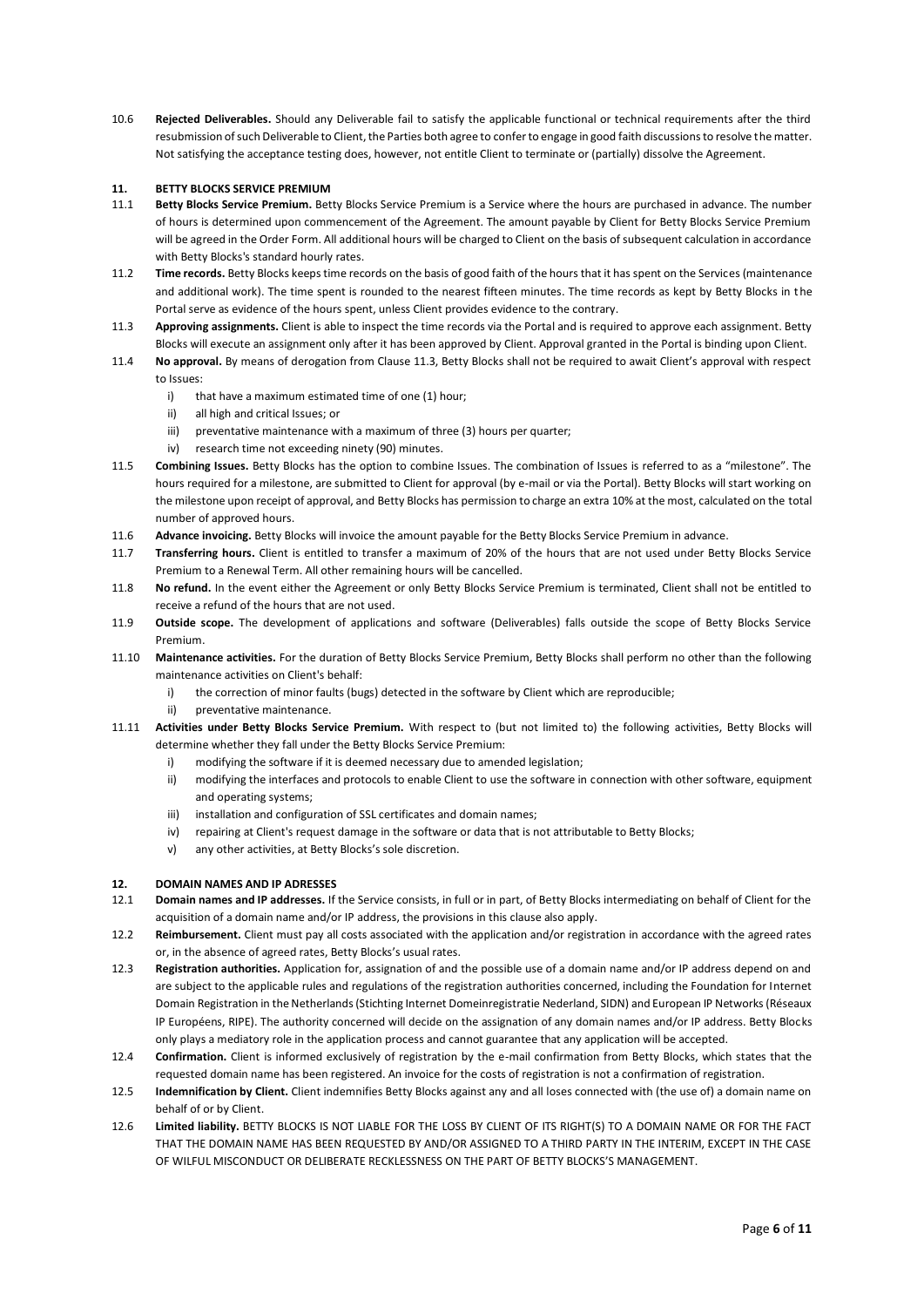- 12.7 **Moving, transferring and terminating domain names.** If Betty Blocks registers a domain name on Client's behalf, Betty Blocks will honor requests from Client with respect to moving, transferring or terminating this domain name.
- 12.8 **Rules of registration authorities.** Client is obliged to observe the rules that the registration authorities set for the application for and for the assignation and use of a domain name and/or the IP address.
- 12.9 **Default by Client.** Betty Blocks is entitled to render the domain name and/or IP address inaccessible or unusable or to transfer or arrange the transfer of the domain name and/or IP address to its own name if Client remains in default in performing the Agreement, which action will however last solely for the period that Client remains in default and solely following the expiry of a reasonable term for performing the Agreement as set out in a notice of default in writing.
- 12.10 **Revoking domain names and IP addresses.** In the event of the dissolution of the Agreement owing to breach of contract on the part of Client, Betty Blocks is entitled to revoke the domain name and/or IP address.

#### **13. SSL / TLS CERTIFICATES**

- 13.1 **SSL and TLS certificates.** If the Service consists, in full or in part, of Betty Blocks intermediating on behalf of Client for the acquisition of one or more SSL / TLS certificates, the provisions in this clause also apply.
- 13.2 **Certificate authority.** The application and allocation procedure for SSL certificates is subject to the rules and procedures of the certificate authority issuing the SSL / TLS certificate. The relevant certificate authority decides on the granting of the SSL / TLS certificate and will carry out the necessary checks for this purpose. Betty Blocks only fulfils an intermediary role in the application procedure and does not guarantee that an application will be honored.
- 13.3 **Withdrawing SSL and TLS certificates.** The SSL / TLS certificate is valid for the agreed upon period, unless it is withdrawn prematurely. Betty Blocks and the relevant supplier can withdraw the SSL / TLS certificate immediately if:
	- i) it appears that Client has provided incorrect information for the purpose of obtaining the SSL / TLS certificate; or
	- ii) the reliability of the SSL / TLS certificate, in the opinion of Betty Blocks and/or the supplier, has been compromised.
- 13.4 **Default by Client.** Betty Blocks has the right to withdraw the SSL / TLS certificate if Client fails to fulfil its obligations under the Agreement and does not remedy this default within fourteen (14) days after notice of default.
- 13.5 **Compliance with laws and regulations.** Client must comply with all laws and regulations and all conditions set by the certificate authority when using the SSL / TLS certificate.
- 13.6 **Consequences of withdrawal.** If the SSL / TLS certificate is withdrawn, Client will not be entitled to a replacement SSL / TLS certificate or refund of (part of) the fees for the SSL / TLS certificate, unless the withdrawal is due to attributable failure of Betty Blocks. In such a case, Betty Blocks will supply a new SSL / TLS certificate for replacement for the remaining period of the original SSL / TLS certificate.
- 13.7 **Expiration.** Betty Blocks will use reasonable endeavors to inform Client before the SSL / TLS certificate expires and will have to be renewed. However, it always remains Client's own responsibility to timely renew SSL / TLS certificates.

#### **14. HOSTING AND RELATED SERVICES**

- 14.1 **Hosting services.** If the Service consists, in full or in part, of services regarding the storage of material and/or the transfer or provision of material to third parties, such as in the case of hosting the software, e-mail services developed by Betty Blocks for Client, the provisions of this clause also apply.
- 14.2 **Removal of information and content.** If Betty Blocks is informed by a third party of unlawful information and/or content on its servers, Betty Blocks is entitled to remove the material and/or content or render it inaccessible. To the maximum extent permitted by law, Betty Blocks shall notify Client of this in advance and allow Client to modify or remove the unlawful information and/or content. Upon Betty Blocks's request, Client shall confirm that it has modified or removed the information and/or content in question. Betty Blocks is authorized to provide a copy of such confirmation to the third party complaining about the unlawful information and/or content.
- 14.3 **Criminal offences.** In the event the information and/or contents concerns information or content that constitutes a criminal offence, Betty Blocks is entitled to report this information to the police. Betty Blocks may in this case submit all information on Client and the information concerned to the competent authorities and perform all other acts that these authorities request Betty Blocks to perform as part of the criminal investigation.
- 14.4 **Indemnification by Client.** Client indemnifies Betty Blocks against all legal claims with respect to data, information, websites, etc. that have been stored by Client or its Users. In this regard, Betty Blocks is not liable for any damage or loss suffered by Client caused by any action taken by Betty Blocks following a report from a third party, even if the report turns out to be incorrect and the information is breaching applicable law.
- 14.5 **Storage limits.** Betty Blocks may impose a maximum limit on the amount of storage space or data traffic Client may use each month within the framework of the Service. In the event this maximum is exceeded, Betty Blocks is authorized to charge an additional amount in accordance with the amounts charged for additional storage space or data traffic as specified in the Agreement. The Service may also be blocked if Betty Blocks is of the opinion that the capacity of the server/servers used by Client is disproportionate. Betty Blocks accepts no liability for the consequences of not sending, receiving, storing or modifying data if the limit for storage space, capacity or data traffic has been reached.
- 14.6 **Client license.** Client hereby grants Betty Blocks an unlimited license to distribute, store, forward or copy all materials supplied by Client on Betty Blocks's systems, in a manner deemed appropriate by Betty Blocks, but solely to the extent this is reasonably required for the purpose of Betty Blocks's fulfilment of the Agreement.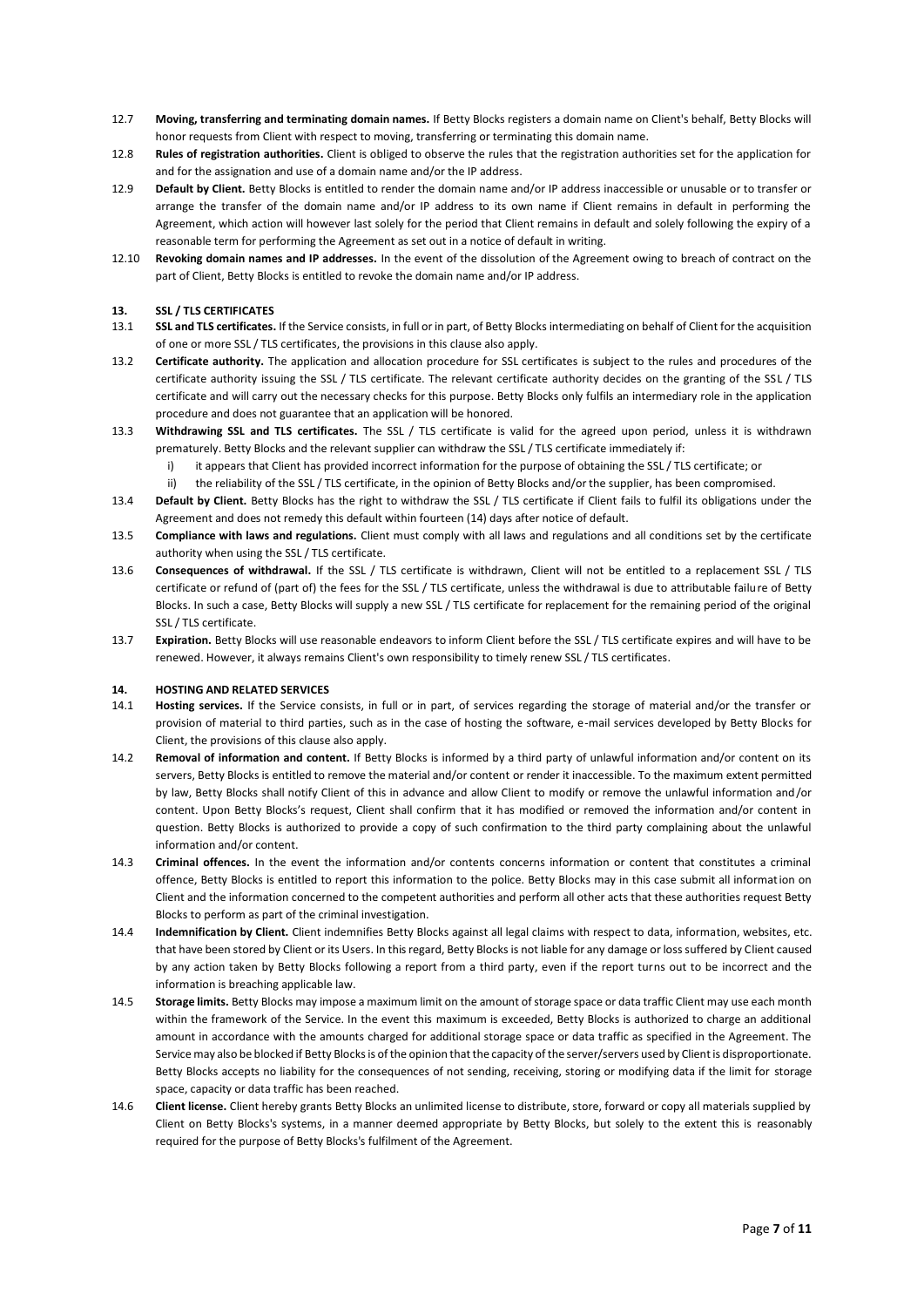14.7 **Client responsibilities.** Client bears responsibility for its Users. Any damage or loss caused by a User will be recovered from Client. Client itself is responsible for hardware and software that is operated at its own location or at locations outside Betty Blocks's control. Betty Blocks cannot provide any guarantee whatsoever regarding such hardware and software.

#### **15. TRAINING COURSES**

- 15.1 **Training Courses.** The provisions of this clause apply in the event Betty Blocks provides Training Courses.
- 15.2 **Provision of Training Courses.** Betty Blocks will perform the Training Courses to the best of its ability exercising reasonable skill and care. Betty Blocks will be entirely free to determine the contents of the Training Courses and the course materials it provides to Client. Betty Blocks is entitled to change the location of the Training Courses and will timely inform Client of any changes.
- 15.3 **Client responsibilities.** Client agrees to act in a responsible manner and shall abide by the rules and regulations that govern the location where the Training Courses are provided. Client must bring its own electronic appliances required for the Training Courses, e.g. laptop and mouse.
- 15.4 **Fees.** The fees for the Training Courses are specified in the Order Form. Drinks and lunch are included in the fees for the Training Courses. All other costs and expenses, such as expenses for accommodation, transportation and any other meals, are not included.
- 15.5 **Consequences of late payment.** Betty Blocks is authorized to exclude Client from participation in the Training Course if the outstanding amounts are not received by Betty Blocks before the start of the Training Course.
- 15.6 **Cancellation.** Client is entitled to cancel or reschedule the Training Course up to fourteen (14) calendar days before the (first) day of the Training Course. In the event of cancellation up to fourteen (14) calendar days before the (first) day of the Training Course, Betty Blocks will refund the fees.
- 15.7 **Course materials.** Client acknowledges that the course materials that are used and/or presented during the Training Courses constitute the Intellectual Property Rights of Betty Blocks and/or its licensors and Client agrees to respect those Intellectual Property Rights. In particular, Client is not authorized to: (i) copy, modify, sub-license, sell, decompile, reverse engineer or distribute the course materials; (ii) record the Training Courses on video or audio tape or by other means; or (iii) remove any copyright or other notice of Betty Blocks and/or its licensors from the course materials.

#### **16. CHARGES AND PAYMENT**

- 16.1 **Fees.** Client shall pay the amounts and fees set out in the Agreement for the Services. All amounts due under the Agreement shall be paid in full without any set-off, counterclaim, deduction or withholding (other than any deduction or withholding of tax as required by law).
- 16.2 **Reimbursement for other expenses.** Client shall reimburse Betty Blocks for all actual, reasonable travel expenses including, but not limited to, airfare, hotel and meals incurred by Betty Blocks in the event performance of the Services (partially) consists of performing Services on the premises of Client.
- 16.3 **Taxes.** All amounts and fees stated or referred to in the Agreement are exclusive of value added tax, which shall be added to Betty Blocks's invoice(s) at the appropriate rate.
- 16.4 **Invoicing and overdue fees.** Unless the Agreement specifies otherwise, Betty Blocks shall invoice Client immediately upon acceptance. Each invoice is due and payable fourteen (14) days after the invoice date, unless the Agreement specifies otherwise. If Betty Blocks has not received payment within five days after the due date, and without prejudice to any other rights and remedies of Betty Blocks: (a) Betty Blocks shall be under no obligation to provide any or all of the Services while the invoice(s) concerned remain unpaid; and (b) interest shall accrue on a daily basis on the balance due up a monthly rate of 1.5%, commencing on the due date and continuing until fully paid.
- 16.5 **Fees for Professional Services.** Except as expressly indicated to the contrary in the Agreement, all fees for Professional Services shall be provided on a time and materials basis at Betty Blocks's then current professional services rates and shall be invoiced at the end of the calendar month of their performance. The hours shall be accounted for according to Betty Blocks's timesheets. Client acknowledges that the hours set forth in the Agreement, in the Portal and/or as otherwise communicated to Client are merely estimates and the actual amount of hours may differ from the estimates, unless expressly indicated to the contrary.
- 16.6 **Right to set-off.** Betty Blocks is entitled to set-off any amounts due to it against any amounts due by it to Client.
- 16.7 **Fees.** Client shall pay the fees set out in the Order Form for the Services. All fees are in USD and exclusive of VAT.
- 16.8 **Prince increases.** Betty Blocks is authorized to increase its fees once per year on the basis of the applicable Consumer Price Index as published by the State of California, or on the basis of any other changes in the market, in any event not to exceed 5%. In the event that a supplier of Betty Blocks increases its prices for a specific product or service, Betty Blocks is entitled to pass on this increase to Client. Client is not entitled to terminate the Agreement in relation to adjustments under this Clause 16.5.

#### **17. ADDITIONAL WORK**

- 17.1 **Additional work.** In the event of Betty Blocks performing Services, or providing other services at Client's request, which go beyond the scope of the agreed upon Services, Client shall pay for such Services retrospectively on a time and materials basis at Betty Blocks's then current professional services rates. However, Betty Blocks will under no circumstances be obliged to comply with such a request and can require that a separate Agreement is entered into for that purpose.
- 17.2 **Consequences of additional work.** Client accepts that the Services as referred to in Clause 17.1 can affect the agreed or anticipated time of completion of the Services, as well as the Parties' mutual responsibilities under the Agreement. Betty Blocks may adjust any agreed timetable or delivery schedule as reasonably necessary. The need for or occurrence of additional work during the performance of the Agreement never constitutes a reason for Client to give notice of termination or to (partially) dissolve the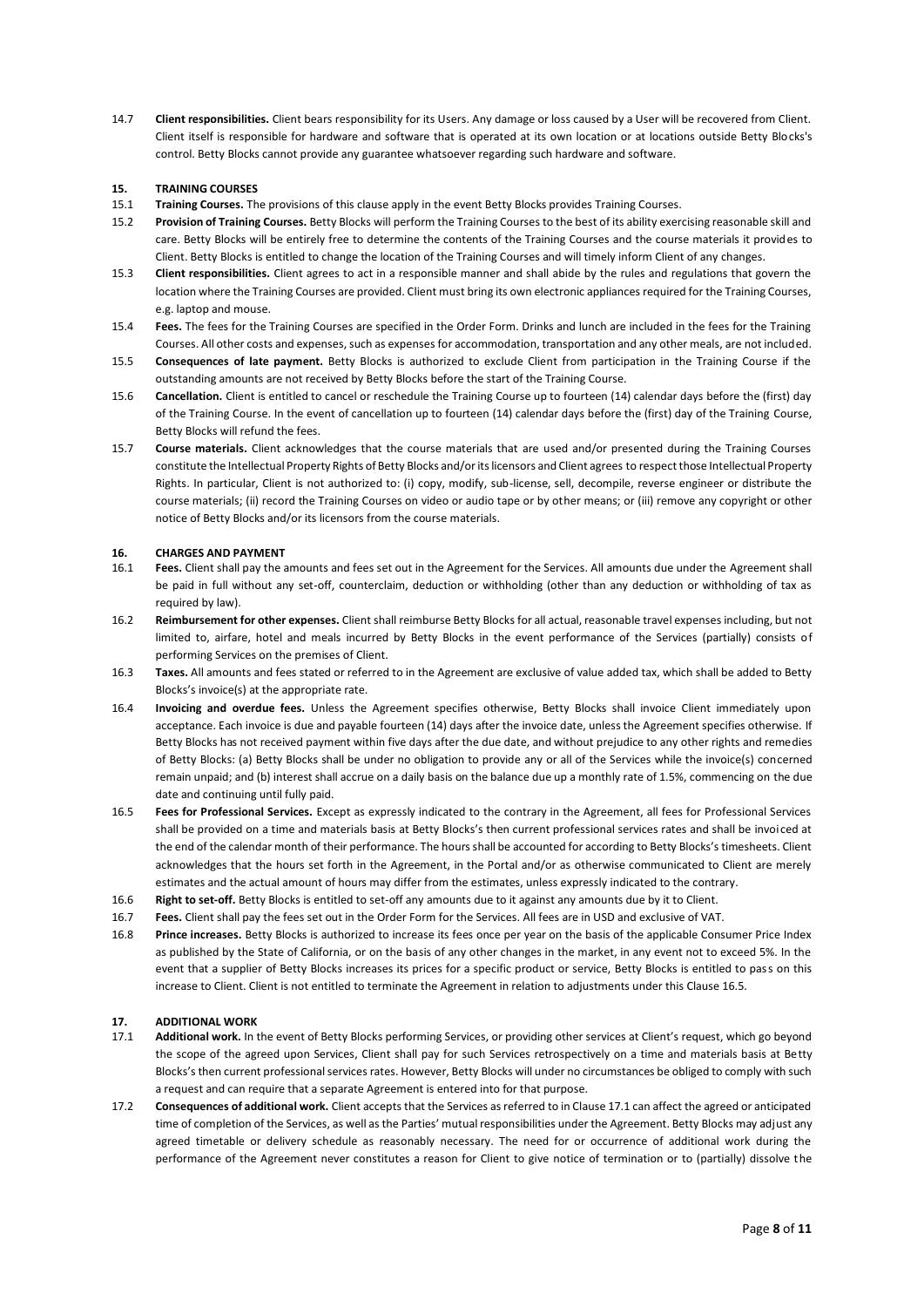Agreement. To the extent a fixed price is agreed for the provision of the Services, Betty Blocks will, upon request, inform Client in writing of the financial consequences of the additional work.

#### **18. INTELLECTUAL PROPERTY RIGHTS**

- 18.1 **Betty Blocks's Intellectual Property Rights.** Client acknowledges and agrees that Betty Blocks and/or its licensors own all Intellectual Property Rights in and to the Services, the Software, the Deliverables and the Documentation, unless and to the extent expressly agreed otherwise by means of signed instrument. Client is not permitted to remove or alter any statement concerning copyright, trademarks, trade names or other Intellectual Property Rights from the Services, the Software, the Deliverables and/or the Documentation. Client is not permitted to use or request domain names identical to or that confusingly correspond to any object that is subject to any Intellectual Property Right belonging to Betty Blocks and/or its licensors.
- 18.2 **Client's Intellectual Property Rights.** Betty Blocks acknowledges and agrees that all Intellectual Property Rights in and to the Application(s) and Configuration(s) created by Client are owned by Client and shall, notwithstanding the terms of the Agreement, remain vested in Client, provided that these rights accrue to Client by law. Unless otherwise expressly provided in the Agreement, Betty Blocks shall not acquire any Intellectual Property Rights in the Application(s) and Configuration(s) created by Client. Betty Blocks will treat the Application(s) and Configuration(s) as confidential Client information and will not make them available to third parties without Client's separate permission. However, Betty Blocks cannot rule out that another client may choose a similar configuration, as this is beyond Betty Blocks's control.

# **19. CONFIDENTIALITY**

- 19.1 **Duty to keep confidential.** A Party receiving confidential information from the other Party shall treat this as strictly confidential and use this solely in connection with its rights and obligations under the Agreement.
- 19.2 **Scope of Confidential Information.** Confidential information includes all information of which it can be assumed from the context that the disclosing Party would deem this to be confidential or of which the receiving Party should reasonably have recognized its confidential nature from the content of the information. Confidential information also includes all information and data concerning or pertaining to the Agreement, the Services, pricing, service levels, Client Data, and more generally data concerning business operations, marketing, research, development, inventions, know-how, samples, product and service specifications, software, business relations, irrespective of the form in which this has been recorded or is provided.
- 19.3 **Authorized disclosures.** The obligation to treat certain information as confidential no longer applies if the receiving Party can prove that this information:
	- i) is or becomes publicly available through no act or omission of the receiving Party;
	- ii) was already in possession of the receiving Party prior to the date on which it was issued by the disclosing Party;
	- iii) is available from a third party without this party being in default towards the disclosing Party arising from a confidentiality clause by distributing the information to the receiving Party; or
	- iv) was developed by the receiving party independently and without the use of the information of the disclosing Party.
- 19.4 **Compelled disclosure.** Should a competent court or other government authority demand access to confidential information, the receiving Party is entitled to grant such access. However, to the extent permitted by applicable law, the receiving Party shall contact the disclosing Party prior to doing so, to enable the disclosing Party to take legal action against such access (e.g. an interim measure with a competent court). However, the receiving Party shall never be liable for granting access if legally obligated.
- 19.5 **Survival.** The provisions of this Clause 19 shall continue to be effective after the expiration or termination of the Agreement.

# **20. LIMITATION OF LIABILITY**

- 20.1 **No limitation of liability.** NOTHING IN THE AGREEMENT SHALL LIMIT OR EXCLUDE BETTY BLOCKS'S LIABILITY FOR (A) DEATH OR PERSONAL INJURY CAUSED BY ITS NEGLIGENCE, OR THE NEGLIGENCE OF ITS EMPLOYEES, AGENTS OR CONTRACTORS (AS APPLICABLE); (B) FRAUD OR FRAUDULENT MISREPRESENTATION; OR (C) ANY OTHER MATTER IN RESPECT OF WHICH IT WOULD BE UNLAWFUL TO EXCLUDE OR RESTRICT LIABILITY.
- 20.2 **Limitation of liability.** BETTY BLOCKS WILL NOT BE LIABLE FOR: (A) ANY CONSEQUENTIAL, INCIDENTAL, PUNITIVE, SPECIAL OR OTHER SIMILAR DAMAGES; (B) ANY LOSS OF PROFITS, LOSS OF REVENUES, LOSS OF SAVINGS, LOSS OF CLIENTS, LOSS OF USE OR LOSS OR CORRUPTION OF DATA; WHETHER UNDER TORT (INCLUDING NEGLIGENCE), CONTRACT OR OTHER THEORIES OF RECOVERY, EVEN BETTY BLOCKS WAS OR SHOULD HAVE BEEN AWARE OR WAS ADVISED OF THE POSSIBILITY OF SUCH DAMAGES. FURTHERMORE, BETTY BLOCKS IS NOT LIABLE FOR DAMAGES OR LOSSES CAUSED BY OR RELATING TO SOFTWARE APPLICATIONS OF THIRD PARTIES CONTRACTED DIRECTLY BY CLIENT, OR RESULTING FROM THE USE OF THE SOFTWARE BY CLIENT CONTRARY TO THE LICENSE TERMS OR PURPOSES FOR WHICH THE SOFTWARE IN QUESTION IS INTENDED. IN NO EVENT WILL BETTY BLOCKS'S LIABILITY UNDER THIS AGREEMENT FROM ANY CAUSE OF ACTION WHATSOEVER EXCEED THE GREATER OF (1) USD 25,000.00 (IN WORDS: TWENTY FIVE THOUSAND) OR (2) THE AGGREGATE AMOUNTS PAID OR OWED UNDER THIS AGREEMENT BY CLIENT DURING THE TWELVE (12) MONTHS PRIOR TO THE DATE THE CAUSE OF ACTION AROSE.

#### **21. FORCE MAJEURE**

21.1 Neither party shall be in breach of the Agreement nor liable for delay in performing, or failure to perform, any of its obligations under the Agreement if such delay or failure results from events, circumstances or causes beyond its reasonable control, including, without limitation, strikes, lock-outs or other industrial disputes (whether involving the workforce of Betty Blocks or any other party), failure of a utility service or transport or telecommunications network or the internet, (distributed) denial of service or other network attacks, act of God, war, riot, civil commotion, malicious damage, compliance with any law or governmental order, rule,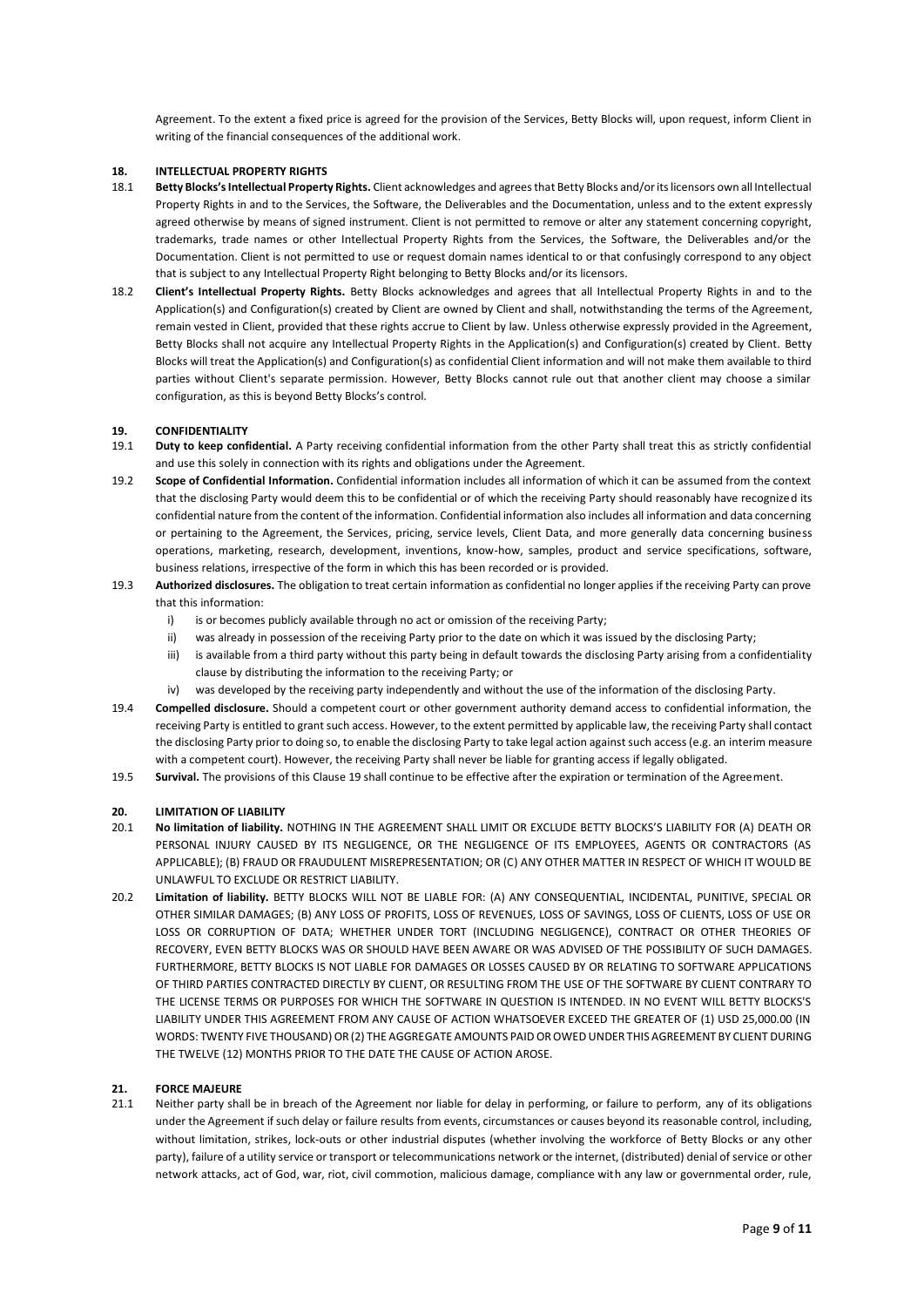regulation or direction, accident, breakdown of plant or machinery, fire, flood, storm or default of suppliers or Contractors. In such circumstances the affected party shall be entitled to a reasonable extension of the time for performing such obligations, provided that if the period of delay or non-performance continues for thirty (30) calendar days, the party not affected may terminate the Agreement by giving thirty (30) days' written notice to the other party.

#### **22. GOVERNING LAW AND JURISDICTION**

- 22.1 **Governing law.** The Agreement and any disputes or claims arising out of or in connection with it or its subject matter or formation (including non-contractual disputes or claims) are governed by, and construed in accordance with, the laws of the State of California, without regard to its conflict of law provisions.
- 22.2 **Jurisdiction.** The parties irrevocably agree that the state or federal courts located in the State of California have exclusive jurisdiction to settle any dispute or claim that arises out of or in connection with the Agreement or its subject matter or formation (including non-contractual disputes or claims).

# **23. GENERAL PROVISIONS**

- 23.1 **Export Control Laws.** Neither party shall export, directly or indirectly, any technical data acquired from the other party under the Agreement (or any products, including software, incorporating any such data) in breach of any applicable laws or regulations ("Export Control Laws"), including United States export laws and regulations, to any country for which the government or any agency thereof at the time of export requires an export license or other governmental approval without first obtaining such license or approval. Each party undertakes: (a) contractually to oblige any third party to whom it discloses or transfers any such data or products to make an undertaking to it in similar terms to the one set out in this Clause 18.1; and (b) if requested, to provide the other party with any reasonable assistance, at the reasonable cost of the other party, to enable it to perform any activity required by any competent government or agency in any relevant jurisdiction for the purpose of compliance with any Export Control Laws.
- 23.2 Waiver. A waiver of any right under the Agreement is only effective if it is in writing and it applies only to the party to whom the waiver is addressed and to the circumstances for which it is given. A failure or delay of either party to exercise a right under the Agreement shall under no circumstance constitute a waiver of that right.
- 23.3 **Severability.** If any provision (or part of a provision) of the Agreement is found by any court or administrative body of competent jurisdiction to be invalid, unenforceable or illegal, the other provisions shall remain in full force. The parties shall in such a case determine one or more replacement provisions that most closely approximate the clause concerned and which is legal under applicable law.
- 23.4 **Entire agreement.** The Agreement constitutes the entire agreement between the parties and supersedes and extinguishes all previous agreements, promises, assurances, warranties, representations and understandings between them, whether written or oral, relating to its subject matter. Each party acknowledges that in entering into the Agreement it does not rely on any statement, representation, assurance or warranty (whether made innocently or negligently) that is not set out in the Agreement. Each party agrees that it shall have no claim for innocent or negligent misrepresentation based on any statement in the Agreement.
- 23.5 **Notices.** Where this Master Services Agreement and/or an Agreement refers to "notify" or the giving of "notice", such notice must be given (i) personally to an authorized representative of the other Party (notice will be deemed given at the moment of delivery) or (ii) by prepaid recorded post (notice will be deemed given on the date and at the time the delivery is recorded).
- 23.6 **Assignment by Client.** Client shall not, without the prior written consent of Betty Blocks, assign, transfer, charge, sub-contract or deal in any other manner with all or any of its rights or obligations under the Agreement.
- 23.7 **Assignment by Betty Blocks.** Betty Blocks may at any time assign, transfer, charge, sub-contract or deal in any other manner with all or any of its rights or obligations under the Agreement.
- 23.8 **Relationship of the parties.** Nothing in the Agreement is intended to, or shall be deemed to, establish any partnership or joint venture between any of the Parties, constitute any Party the agent of another Party, nor authorize any Party to make or enter into any commitments for or on behalf of any other Party.
- 23.9 **No variation.** No variation of the Agreement shall be effective unless it is in writing and signed by the Parties (or their authorized representatives).
- 23.10 **Third party rights.** The Agreement does not confer any rights on any person or party (other than the parties to the Agreement and (where applicable) their successors and permitted assigns).
- 23.11 **Communication stored by Betty Blocks.** The version of any communication received or stored by Betty Blocks (including log files) is considered to be authentic, unless proven to the contrary by Client.

#### **[SIGNATURE PAGE FOLLOWS]**